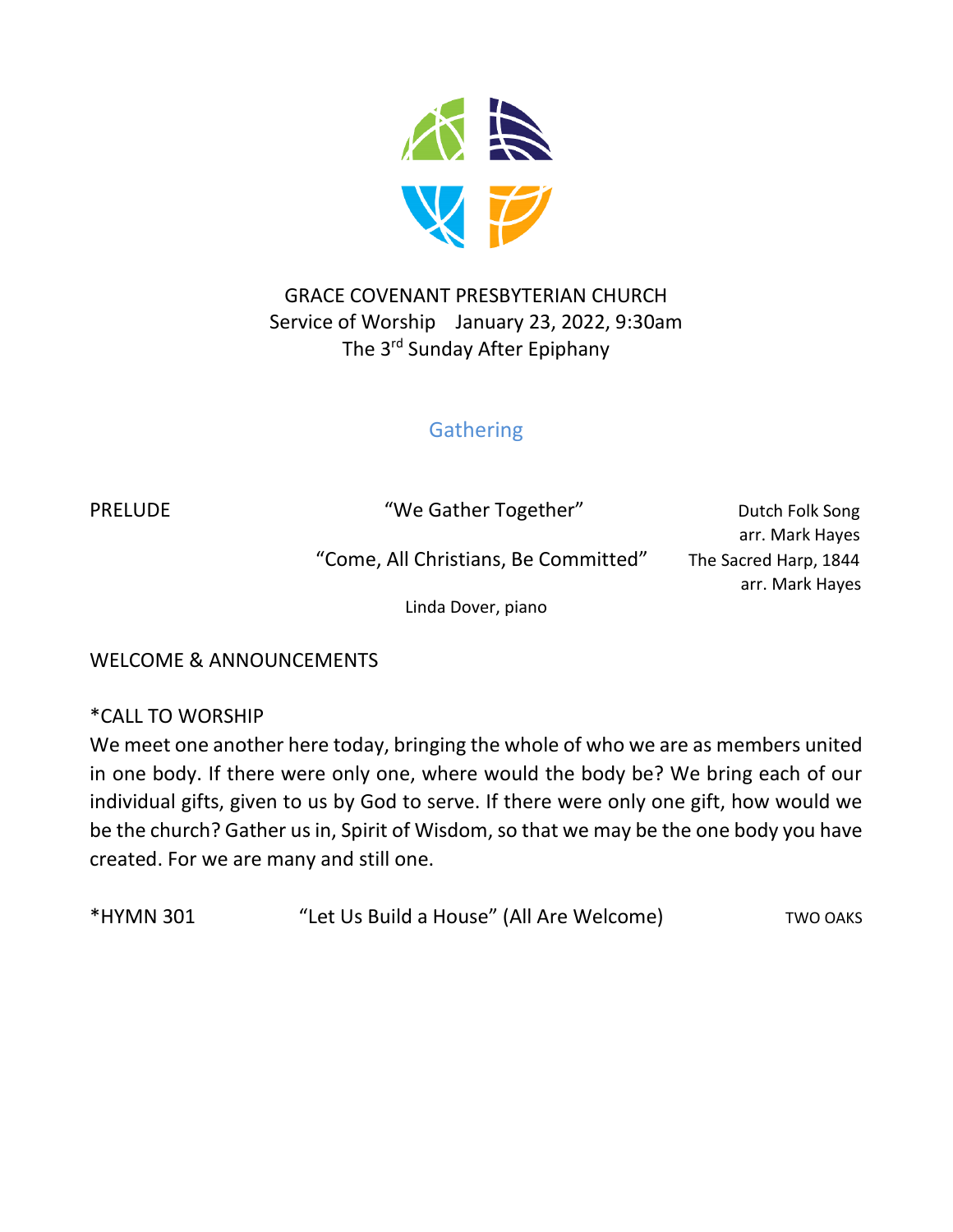THE CHURCH 301 Let Us Build a House All Are Welcome  $(D)$  $(A)$  $(D)$  $(G)$  $(A)$  $(Bm)$ Capo 3: (A7)  $B<sub>b</sub>$  $C<sub>7</sub>$  $\overline{F}$  $\mathsf{C}$ F  $\mathsf{C}$  $Dm$ 1 Let us a house build where love can dwell and all can build house where proph - ets  $\overline{2}$ Let us speak, and words are a where love 3 Let us build a house is found wa - ter, in 4 Let us build a house where hands will reach be - yond the 5 Let us build a house where all are named, their songs and  $(D)$  $(D)$  $(A)$  $(Bm7)$  $E(m)$  $(A)$ F  $DmZ$  $\overline{C}$  $\mathsf{C}$ E Gm place where saints and chil - dren safe ly live,  $\mathfrak{a}$ tell all God's chil - dren and true, where dare to seek strong ground and wheat; ban - quet hall <sub>on</sub> ho  $1y$ wine, a  $\sim$ wood and stone to heal and strength-en, serve and teach. vi sions heard and loved and trea-sured, taught and claimed  $(F\sharp m)$  $(Fm)$  $(A7)$  $(G)$   $(D)$  $(Bm)$  $B<sup>b</sup>$  $Gm$  $C<sub>7</sub>$ F  $Am$  $Dm$ how hearts learn to for - give. Built of hopes and dreams and Here the cross shall stand dream God's reign  $\frac{1}{2}$ new. to  $\mathbf{a}$ as meet. Here the love of where peace and jus - tice God, through and live the Word they've known. Here the out - cast and the words with - in the Word. Built of tears and cries and as  $E(m)$  $(A)$  $(D)$  $(G)$  $B<sub>p</sub>$  $Gm$  $\mathsf{C}$ F 丼 rock faith here the vi sions, of and vault of grace;  $\overline{a}$ and bol of God's wit - ness as sym grace; here as is re-vealed time and space; Je  $\overline{\phantom{a}}$ sus, in as we the of God's face; strang - er bear im age let us

Although it was written for a church dedication, this text is not about a physical structure but a spiritual one. The building is at best only a vessel for the essential love and hope, life and faith, peace and justice, hospitality and nurture that form the worshiping community.

and

songs

of

grace;

laugh - ter,

prayers of

faith

let

this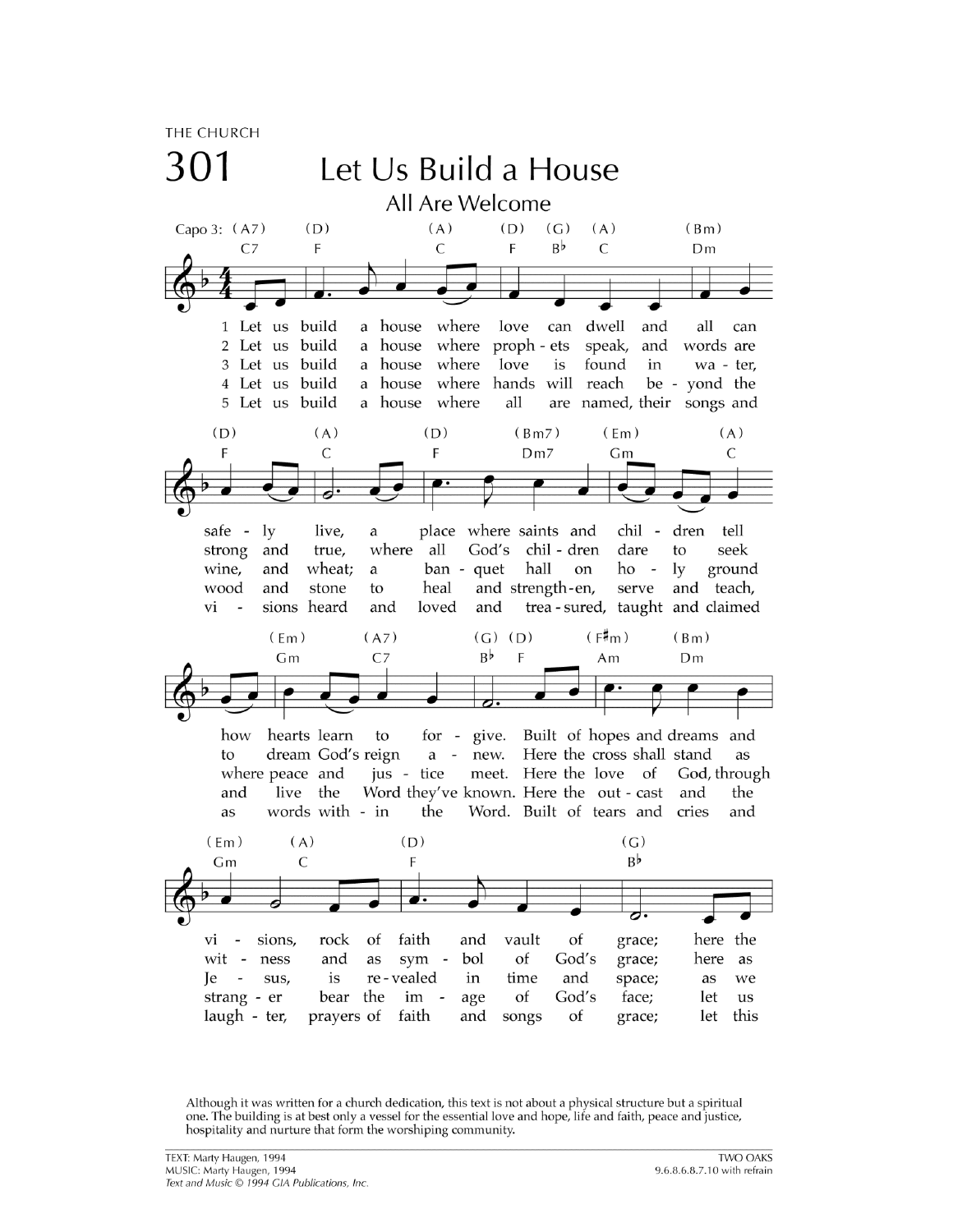

## A TIME WITH STEWART

## PRAYER OF CONFESSION

Creator God, we know that you have made us to work with one another as one body. But, too often, we find it easier to stay with what feels familiar or comfortable. We set priorities that serve our own interests, dividing the body as we say to other members, "I have no need of you." When we see pain and injustice, we try not to share in suffering. Yet, we are eager to share in celebrations we have neglected to earn. We cling to our individualism and abandon the call to be generous caretakers of the whole of your creation. Guide us back to the path you have set out for us all to follow. Embolden us to honor both the gifts in ourselves as well as the gifts in others. Strengthen us to live into our discomfort so that we may be the one body you have created us to be. Amen.

# ASSURANCE OF GOD'S LOVE & SHARING THE PEACE OF CHRIST

- One: Though we fall short, God's forgiveness never ceases. Live into the good news that in Jesus Christ you are forgiven and freed to answer God's call to live as one body!
- **Many: Thanks be to God!**

# Equipping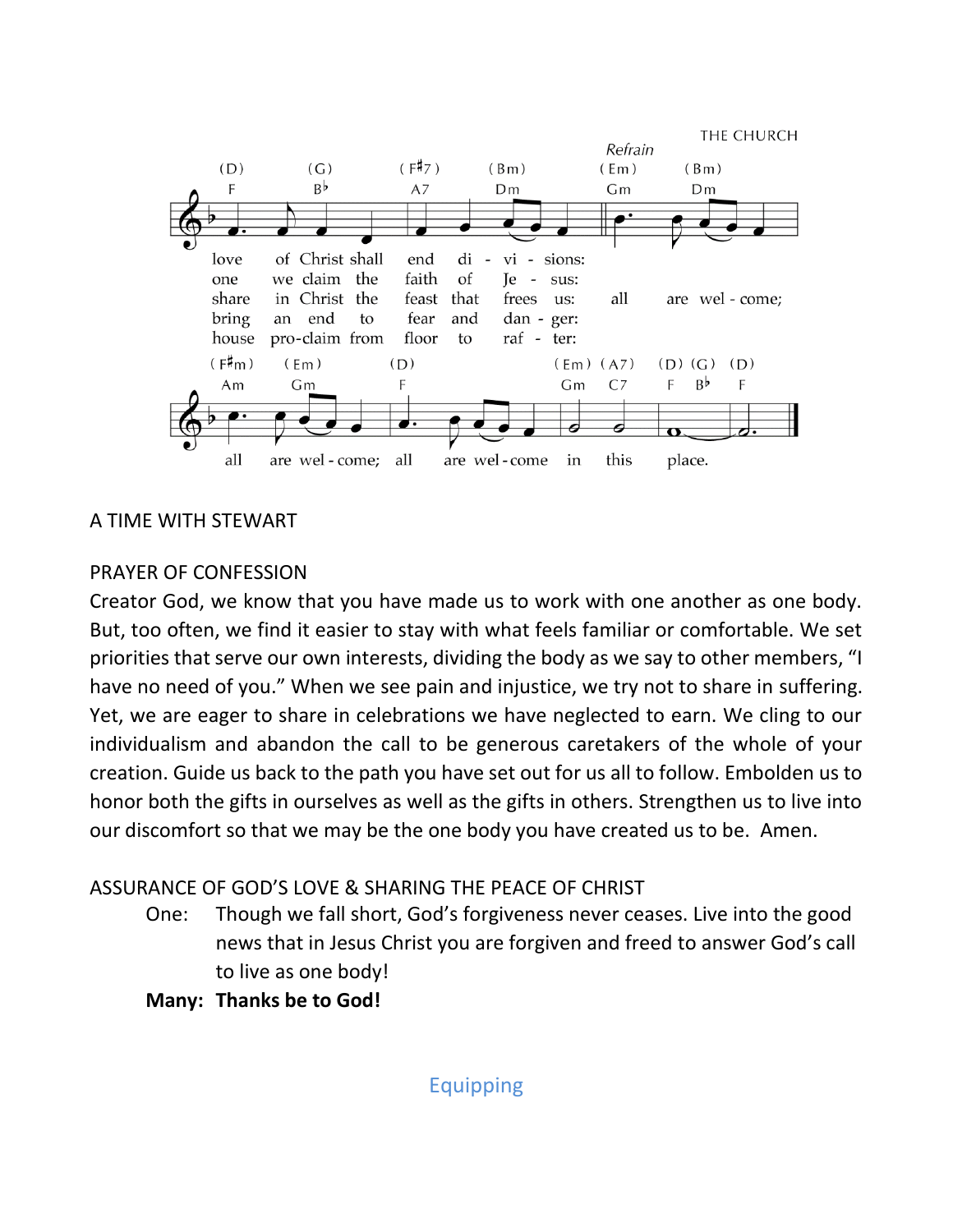#### EPISTLE LESSON *(video)* 1 Corinthians 12:12–31 THE MESSAGE

You can easily enough see how this kind of thing works by looking no further than your own body. Your body has many parts—limbs, organs, cells—but no matter how many parts you can name, you're still one body. It's exactly the same with Christ. By means of his one Spirit, we all said good-bye to our partial and piecemeal lives. We each used to independently call our own shots, but then we entered into a large and integrated life in which *he* has the final say in everything. (This is what we proclaimed in word and action when we were baptized.) Each of us is now a part of his resurrection body, refreshed and sustained at one fountain—his Spirit—where we all come to drink. The old labels we once used to identify ourselves—labels like Jew or Greek, slave or free—are no longer useful. We need something larger, more comprehensive.

I want you to think about how all this makes you more significant, not less. A body isn't just a single part blown up into something huge. It's all the different-but-similar parts arranged and functioning together. If Foot said, "I'm not elegant like Hand, embellished with rings; I guess I don't belong to this body," would that make it so? If Ear said, "I'm not beautiful like Eye, transparent and expressive; I don't deserve a place on the head," would you want to remove it from the body? If the body was all eye, how could it hear? If all ear, how could it smell? As it is, we see that God has carefully placed each part of the body right where he wanted it.

But I also want you to think about how this keeps your significance from getting blown up into self-importance. For no matter how significant you are, it is only because of what you are a *part* of. An enormous eye or a gigantic hand wouldn't be a body, but a monster. What we have is one body with many parts, each its proper size and in its proper place. No part is important on its own. Can you imagine Eye telling Hand, "Get lost; I don't need you"? Or, Head telling Foot, "You're fired; your job has been phased out"? As a matter of fact, in practice it works the other way—the "lower" the part, the more basic, and therefore necessary. You can live without an eye, for instance, but not without a stomach. When it's a part of your own body you are concerned with, it makes *no* difference whether the part is visible or clothed, higher or lower. You give it dignity and honor just as it is, without comparisons. If anything, you have more concern for the lower parts than the higher. If you had to choose, wouldn't you prefer good digestion to full-bodied hair?

The way God designed our bodies is a model for understanding our lives together as a church: every part dependent on every other part, the parts we mention and the parts we don't, the parts we see and the parts we don't. If one part hurts, every other part is involved in the hurt, and in the healing. If one part flourishes, every other part enters into the exuberance.

You are Christ's body—that's who you are! You must never forget this. Only as you accept your part of that body does your "part" mean anything. You're familiar with some of the parts that God has formed in his church, which is his "body": apostles, prophets, teachers, miracle workers, healers, helpers, organizers, those who pray in tongues.

But it's obvious by now, isn't it, that Christ's church is a complete Body and not a gigantic, unidimensional Part? It's not all Apostle, not all Prophet, not all Miracle Worker, not all Healer, not all Prayer in Tongues, not all Interpreter of Tongues. And yet some of you keep competing for so-called "important" parts.

But now I want to lay out a far better way for you.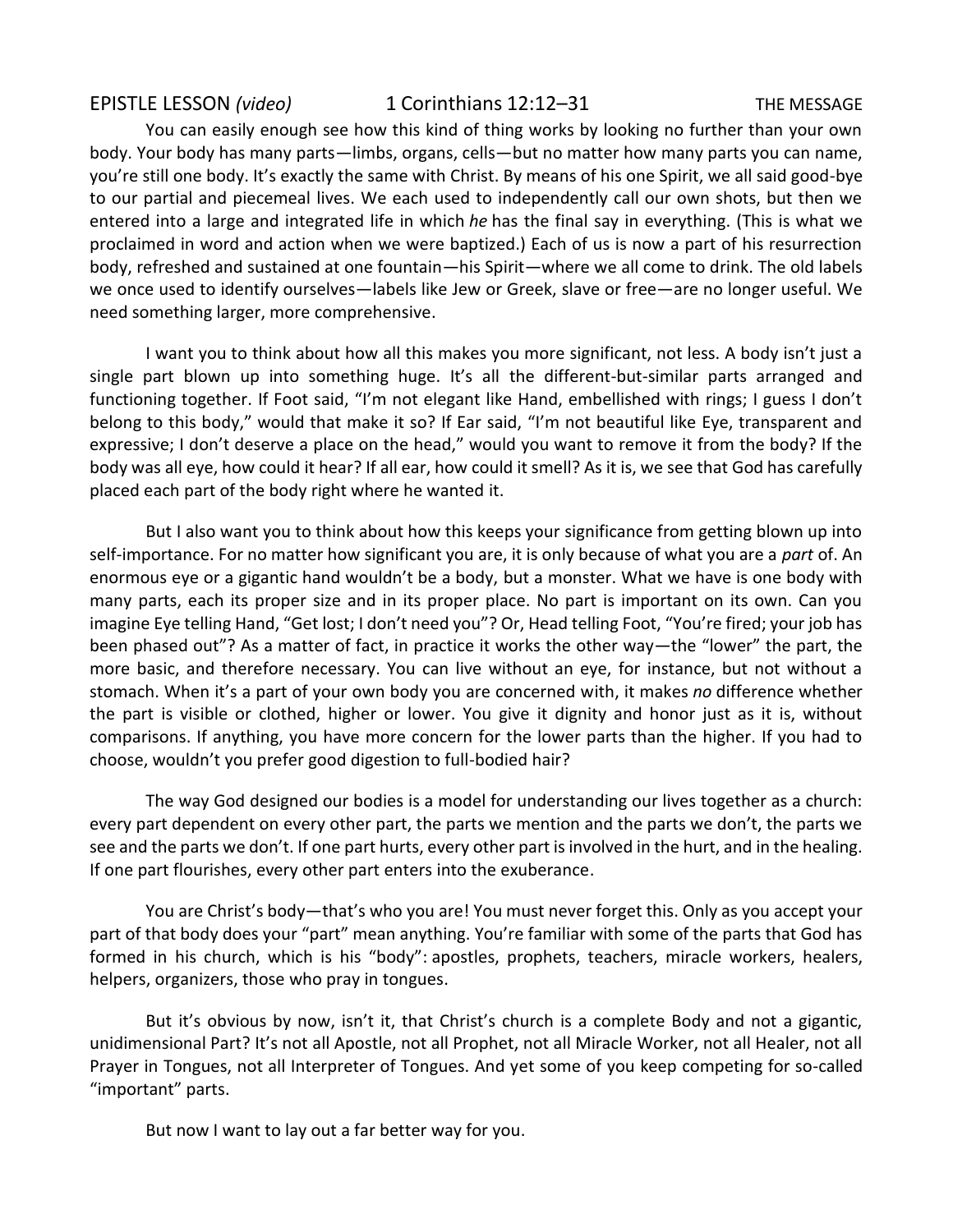# Holy Wisdom, Holy Words **Thanks be to God**

ANTHEM *(video)*  $\qquad$  "For Everyone Born" arr. Tom Trenney

Chancel Singers I – Donna Heer, violin Liz Chandler, Beth Lillian, Terri Monrad, Carol Syers, Sue Trigger, Connie Richards, Patrick O'Halloran, Darryl Prater, Tom Jennings, Joe Hoffman, & Bob Dover

*For ev'ryone born a place at the table, for ev'ryone born, clean water and bread, a shelter, a space, a safe space for growing, for ev'ryone born, a star overhead, and God will delight when we are creators of justice and joy, compassion and peace: yes, God will delight when we are creators of justice, justice and joy! For woman and man, a place at the table, revising the roles, deciding the share, with wisdom and grace, dividing the power, dividing a system that's fair, (Refrain) For young and for old, a place at the table, a voice to be heard, a part in the song, the hands of a child in hands that are wrinkled, for young and for old, the right to belong, (Refrain) For ev'ryone born, a place at the table, to live without fear, and simply to be, To work, to speak out, to witness and worship, for ev'ryone born, the right to be free, and God will delight when we are creators of justice and joy, compassion and peace: yes, God will delight when we are creators of justice, justice and joy!*

SERMON THE "I'm In!" The Rev. Sue Trigger

### Sending

AFFIRMATION OF FAITH (Adapted from the Belhar Confession)

We believe in the triune God who gathers, protects, and cares for the church, one universal body called from the entire human family. We believe that unity is both a gift and an obligation for the church of Jesus Christ and that this unity must be manifest and active in a variety of ways. These include that we love one another; that we pursue and practice community; that we are obligated to give ourselves willingly and joyfully to be of benefit and blessing to one another; and that we need one another as we share in one faith, one calling, one soul, and one mind. Therefore, we reject any doctrine which causes sinful separation of people, breaks the active unity of the church, or professes unity while alienating one another. We believe that God calls the church to do what is good and to seek the right, to stand by people in suffering and need, to strive against injustice, and to bring about true peace among people.

A CALL TO STEWARDSHIP

PRAYERS OF THE PEOPLE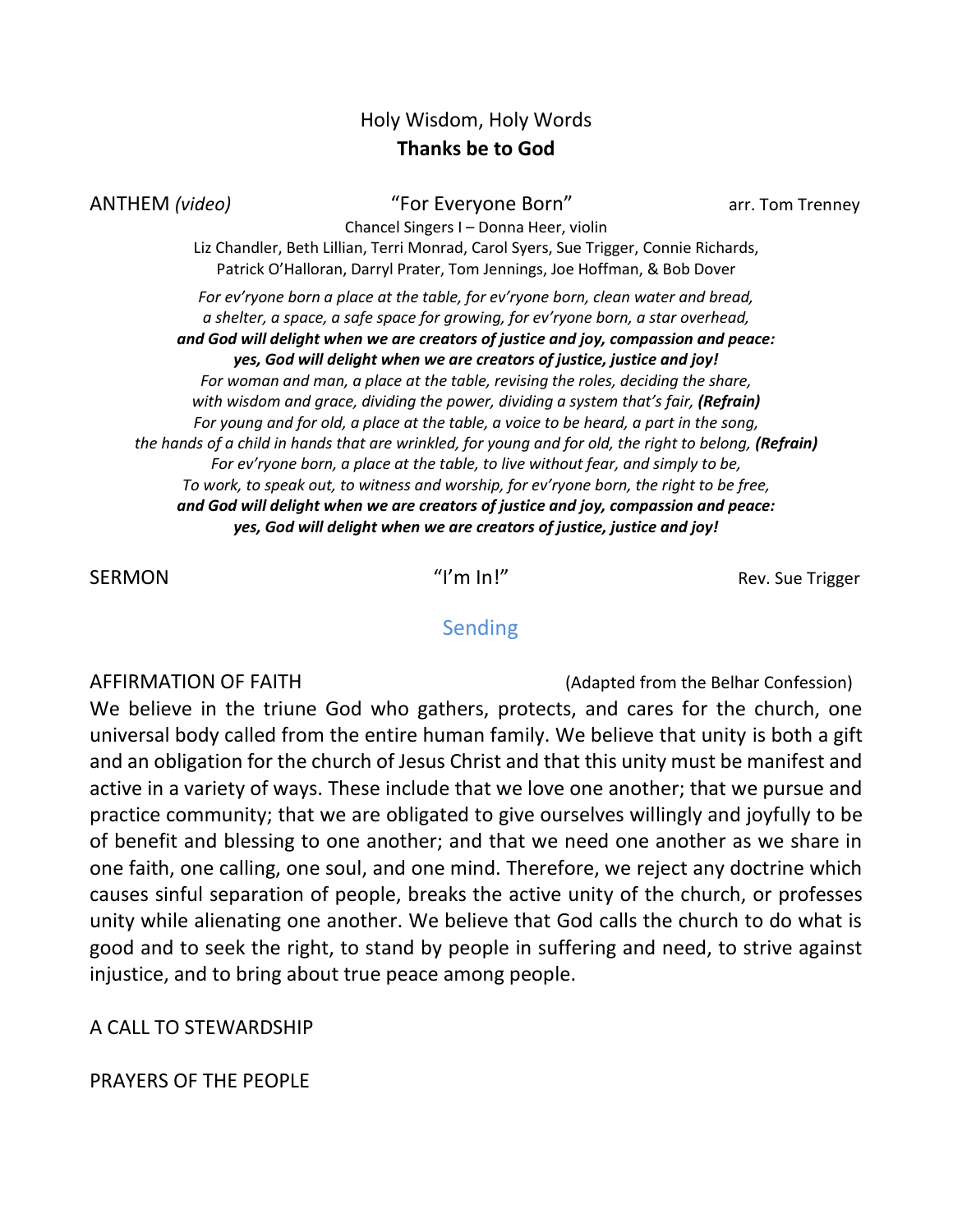**SAN ANSELMO** 

**JUSTICE AND RECONCILIATION**  $67$ **Together We Serve** Capo 3:  $(G)$  $(D)$  $E(m)$  $(Bm7)$  $B<sub>p</sub>$  $\mathsf{F}$  $Gm$  $Dm$ 1 To - geth - er nit - ed by love, we serve,  $\mathfrak u$  $\sim$ 2 We seek  $\mathbf{t}$ be - come bea - con of a hope, 3 We wel - come the scarred, wealth -  $y$ , the the poor,  $4$  To - geth - er, wit - ness by grace, we and work,  $(C)$  $(G)$  $(Am7)$  $(Dsus)$   $(D)$ Eb  $B<sub>b</sub>$  $Cm<sub>7</sub>$ Fsus  $\mathsf{F}$ ⇁ in - vit - ing God's world to the  $g$ lo - ri ous feast. a lamp for the heart and light for the feet. a the lone -  $ly$ , all who need the  $bus - y$ and care.  $re - mem - ber - ing$ in whom we grow Je - sus, strong.  $(G)$  $(D)$  $(C)$  $(Bm)$  $B^{\flat}$  $\mathsf F$  $E^{\flat}$  $Dm$ ┲ We through sor - row work and and we pray joy, We learn, year by year, to let love shine through We of - fer home to those who will come, a To  $\overline{a}$ geth - er serve in Spir - it and truth, we  $(G)$  $(C)$  $(G)$  $(Am)$  $(D7)$  $(G)$  $B<sub>p</sub>$  $B<sub>p</sub>$  $B<sub>p</sub>$  $E^{\flat}$ F7  $Cm$ Ð the ex - tend - ing God's love to last and the least. un - til Christ in each meet. we see per - son we dare. our hands quick to help, our hearts read - y to  $re - mem - ber - ing$ love is the strength of our song.

The first three words of this text appear in the website address for First Presbyterian Church of San Anselmo, California, for whose centennial the hymn was commissioned. The text draws on Ephesians 4:11-16, a passage describing the many gifts and ministries within the body of Christ.